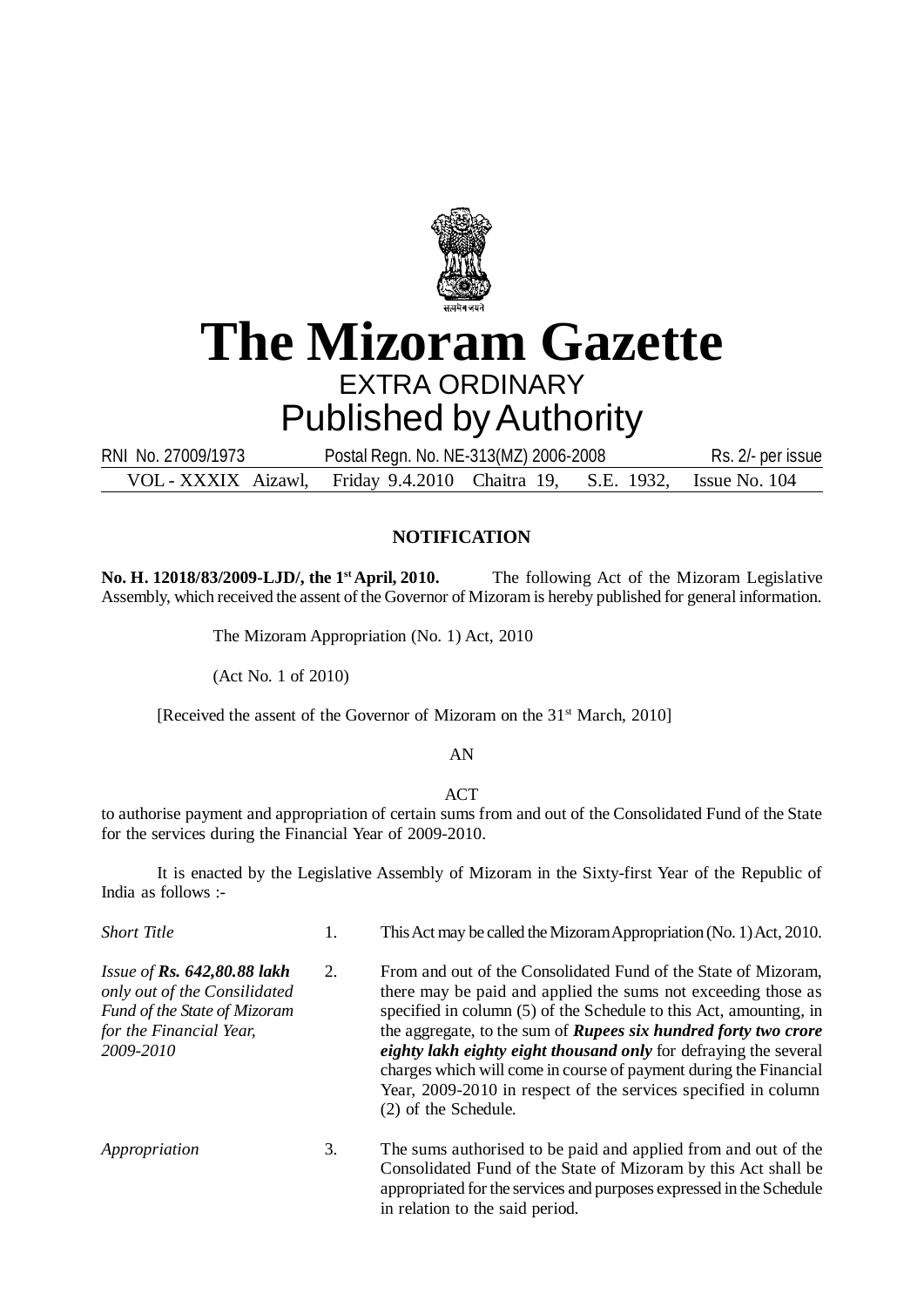$Ex-104/2010$  - 2 -

## **THE SCHEDULE** *(See Sections 2 and 3)*

*(In Rupees)*

|        |                                             | <b>SUMS NOT EXCEEDING</b> |              |                |           |
|--------|---------------------------------------------|---------------------------|--------------|----------------|-----------|
| Demand | <b>SERVICES AND PURPOSES</b>                | Voted by                  | Charged on   | Total          |           |
| No.    |                                             | Legislative               | the Consoli- |                |           |
|        |                                             |                           | Assembly     | dated Fund     |           |
| 1      | $\overline{2}$                              |                           | 3            | $\overline{4}$ | 5         |
| 1.     | Legislative Assembly                        | Revenue                   | 6377000      | 500000         | 6877000   |
| 2.     | Governor                                    | Revenue                   |              | 2748000        | 2748000   |
| 3.     | <b>Council of Ministers</b>                 | Revenue                   | 9730000      |                | 9730000   |
| 4.     | Law & Judicial                              | Revenue                   | 2580000      |                | 2580000   |
| 5.     | Vigilance                                   | Revenue                   | 8887000      |                | 8887000   |
| 6.     | Land Revenue & Reforms                      | Revenue                   | 18946000     |                | 18946000  |
| 7.     | Excise & Narcotics                          | Revenue                   | 7929000      |                | 7929000   |
| 8.     | <b>Taxation</b>                             | Revenue                   | 4741000      |                | 4741000   |
| 9.     | Finance                                     | Revenue                   | 9777000      |                | 9777000   |
| 10.    | Mizoram Public Service Commission           | Revenue                   |              | 1670000        | 1670000   |
| 11.    | Secretariat Administration                  | Revenue                   | 23515000     |                | 23515000  |
| 12.    | Parliamentary Affairs                       | Revenue                   | 300000       |                | 300000    |
| 13.    | Personnel & Administrative Reforms          | Revenue                   | 3281000      |                | 3281000   |
| 14.    | Planning & Programme Implementation         | Revenue                   | 6772000      |                | 6772000   |
| 15.    | General Administration Department           | Revenue                   | 60419000     |                | 60419000  |
| 16.    | Home                                        | Revenue                   | 221300000    |                | 221300000 |
|        |                                             | Capital                   | 20000000     |                | 20000000  |
| 17.    | Food, Civil Supplies and Consumers' Affairs | Revenue                   | 278317000    |                | 278317000 |
|        |                                             | Capital                   | 623248000    |                | 623248000 |
| 18.    | Printing & Stationery                       | Revenue                   | 4028000      |                | 4028000   |
| 19.    | Local Administration                        | Revenue                   | 38637000     |                | 38637000  |
| 20.    | <b>School Education</b>                     | Revenue                   | 300794000    |                | 300794000 |
| 21.    | <b>Higher &amp; Technical Education</b>     | Revenue                   | 79244000     |                | 79244000  |
| 22.    | Sports & Youth Services                     | Revenue                   | 43609000     |                | 43609000  |
|        |                                             | Capital                   | 44241000     |                | 44241000  |
| 23.    | Art & Culture                               | Revenue                   | 5420000      |                | 5420000   |
| 24.    | Medical & Public Health Services            | Revenue                   | 129923000    |                | 129923000 |
| 25.    | <b>Water Supply &amp; Sanitation</b>        | Revenue                   | 295512000    |                | 295512000 |
|        |                                             | Capital                   | 305132000    |                | 305132000 |
| 26.    | Information & Publicity                     | Revenue                   | 4507000      |                | 4507000   |
| 27.    | <b>District Councils</b>                    | Revenue                   | 107949000    |                | 107949000 |
| 28     | Labour & Employment                         | Revenue                   | 6774000      |                | 6774000   |
| 29.    | Social Welfare                              | Revenue                   | 169373000    |                | 169373000 |
| 30.    | Disaster Management & Rehabilitation        | Revenue                   | 437000       |                | 437000    |
| 31.    | Agriculture                                 | Revenue                   | 244568000    |                | 244568000 |
| 32.    | Horticulture                                | Revenue                   | 19490000     |                | 19490000  |
| 33.    | Soil & Water Conservation                   | Revenue                   | 8830000      |                | 8830000   |
|        |                                             | Capital                   | 35000000     |                | 35000000  |